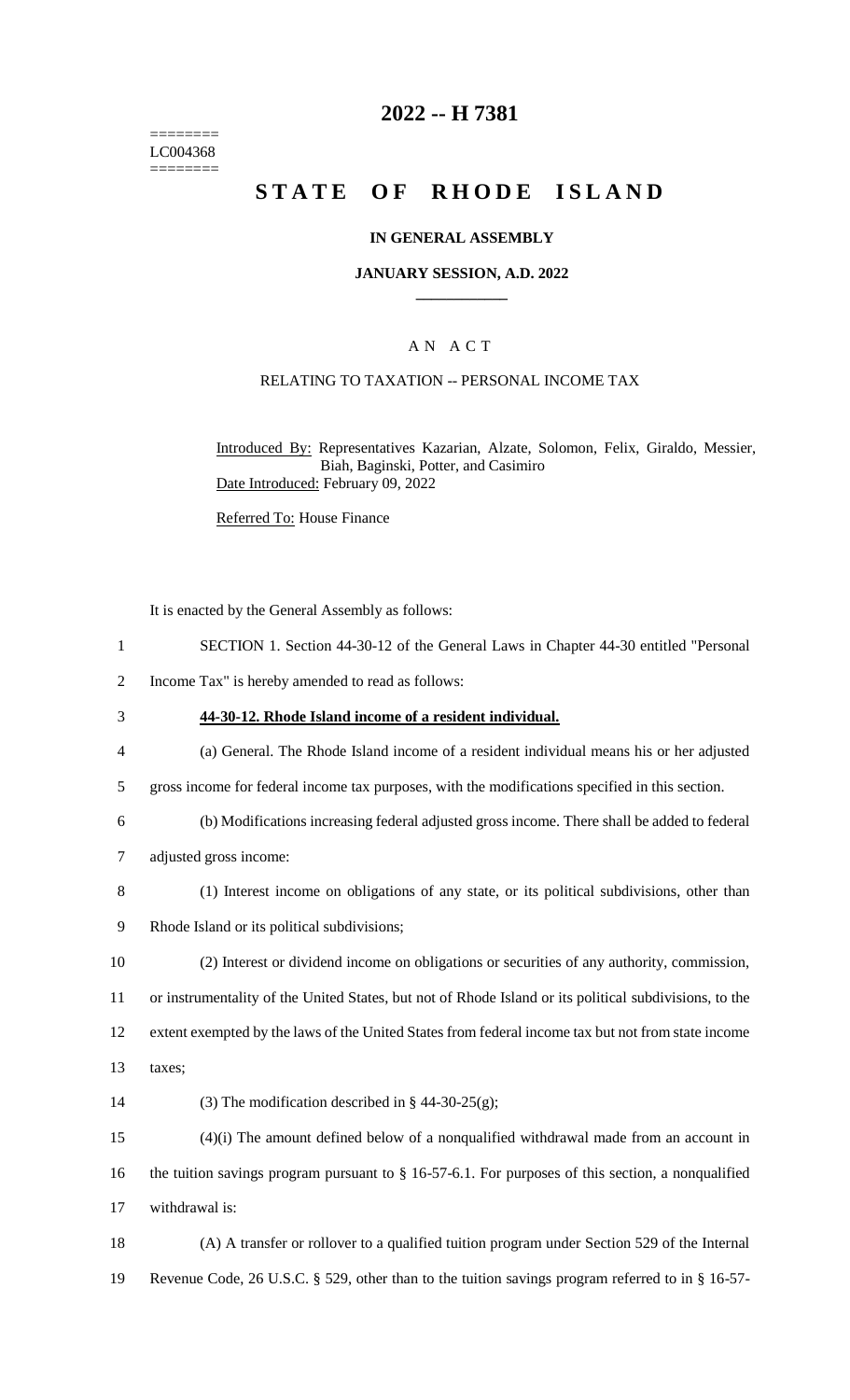6.1; and

 (B) A withdrawal or distribution that is: (I) Not applied on a timely basis to pay "qualified higher education expenses" as defined in § 16-57-3(12) of the beneficiary of the account from which the withdrawal is made; (II) Not made for a reason referred to in § 16-57-6.1(e); or (III) Not made in other circumstances for which an exclusion from tax made applicable by Section 529 of the Internal Revenue Code, 26 U.S.C. § 529, pertains if the transfer, rollover, withdrawal, or distribution is made within two (2) taxable years following the taxable year for which a contributions modification pursuant to subsection (c)(4) of this section is taken based on contributions to any tuition savings program account by the person who is the participant of the account at the time of the contribution, whether or not the person is the participant of the account at the time of the transfer, rollover, withdrawal or distribution; 13 (ii) In the event of a nonqualified withdrawal under subsection  $(b)(4)(i)(A)$  or  $(b)(4)(i)(B)$  of this section, there shall be added to the federal adjusted gross income of that person for the taxable year of the withdrawal an amount equal to the lesser of: (A) The amount equal to the nonqualified withdrawal reduced by the sum of any administrative fee or penalty imposed under the tuition savings program in connection with the nonqualified withdrawal plus the earnings portion thereof, if any, includible in computing the person's federal adjusted gross income for the taxable year; and (B) The amount of the person's contribution modification pursuant to subsection (c)(4) of this section for the person's taxable year of the withdrawal and the two (2) prior taxable years less the amount of any nonqualified withdrawal for the two (2) prior taxable years included in computing the person's Rhode Island income by application of this subsection for those years. Any amount added to federal adjusted gross income pursuant to this subdivision shall constitute Rhode Island income for residents, nonresidents and part-year residents; 26 (5) The modification described in  $\S$  44-30-25.1(d)(3)(i); (6) The amount equal to any unemployment compensation received but not included in federal adjusted gross income; (7) The amount equal to the deduction allowed for sales tax paid for a purchase of a 30 qualified motor vehicle as defined by the Internal Revenue Code  $\S$  164(a)(6); and (8) For any taxable year beginning on or after January 1, 2020, the amount of any Paycheck Protection Program loan forgiven for federal income tax purposes as authorized by the Coronavirus Aid, Relief, and Economic Security Act and/or the Consolidated Appropriations Act, 2021 and/or any other subsequent federal stimulus relief packages enacted by law, to the extent that the amount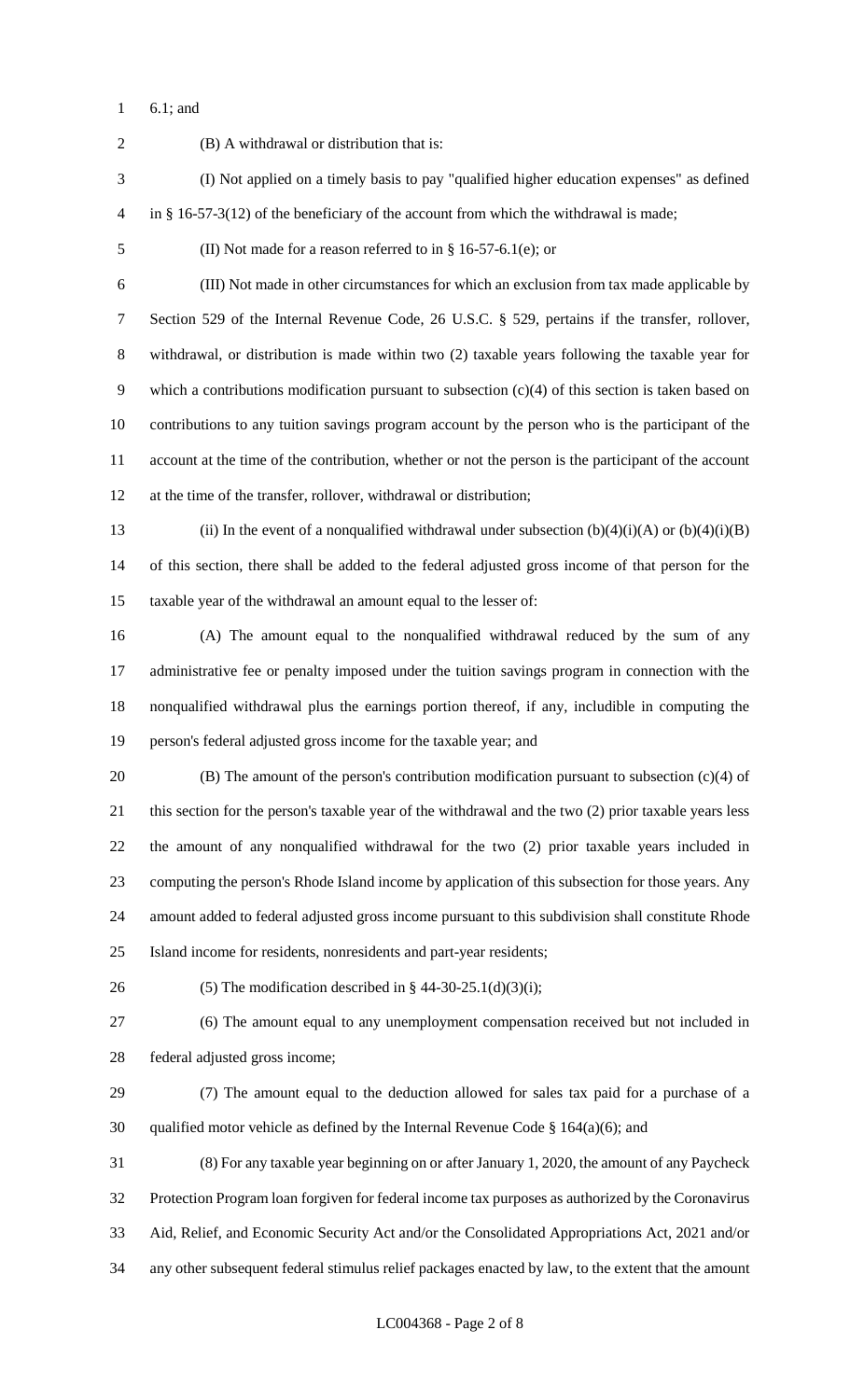of the loan forgiven exceeds \$250,000, including an individual's distributive share of the amount of a pass-through entity's loan forgiveness in excess of \$250,000.

 (c) Modifications reducing federal adjusted gross income. There shall be subtracted from federal adjusted gross income:

 (1) Any interest income on obligations of the United States and its possessions to the extent includible in gross income for federal income tax purposes, and any interest or dividend income on obligations, or securities of any authority, commission, or instrumentality of the United States to the extent includible in gross income for federal income tax purposes but exempt from state income taxes under the laws of the United States; provided, that the amount to be subtracted shall in any case be reduced by any interest on indebtedness incurred or continued to purchase or carry obligations or securities the income of which is exempt from Rhode Island personal income tax, to the extent the interest has been deducted in determining federal adjusted gross income or taxable income;

(2) A modification described in § 44-30-25(f) or § 44-30-1.1(c)(1);

 (3) The amount of any withdrawal or distribution from the "tuition savings program" referred to in § 16-57-6.1 that is included in federal adjusted gross income, other than a withdrawal or distribution or portion of a withdrawal or distribution that is a nonqualified withdrawal;

 (4) Contributions made to an account under the tuition savings program, including the "contributions carryover" pursuant to subsection (c)(4)(iv) of this section, if any, subject to the following limitations, restrictions and qualifications:

 (i) The aggregate subtraction pursuant to this subdivision for any taxable year of the taxpayer shall not exceed five hundred dollars (\$500) or one thousand dollars (\$1,000) if a joint return;

(ii) The following shall not be considered contributions:

 (A) Contributions made by any person to an account who is not a participant of the account at the time the contribution is made;

 (B) Transfers or rollovers to an account from any other tuition savings program account or from any other "qualified tuition program" under section 529 of the Internal Revenue Code, 26 U.S.C. § 529; or

(C) A change of the beneficiary of the account;

 (iii) The subtraction pursuant to this subdivision shall not reduce the taxpayer's federal adjusted gross income to less than zero (0);

 (iv) The contributions carryover to a taxable year for purpose of this subdivision is the excess, if any, of the total amount of contributions actually made by the taxpayer to the tuition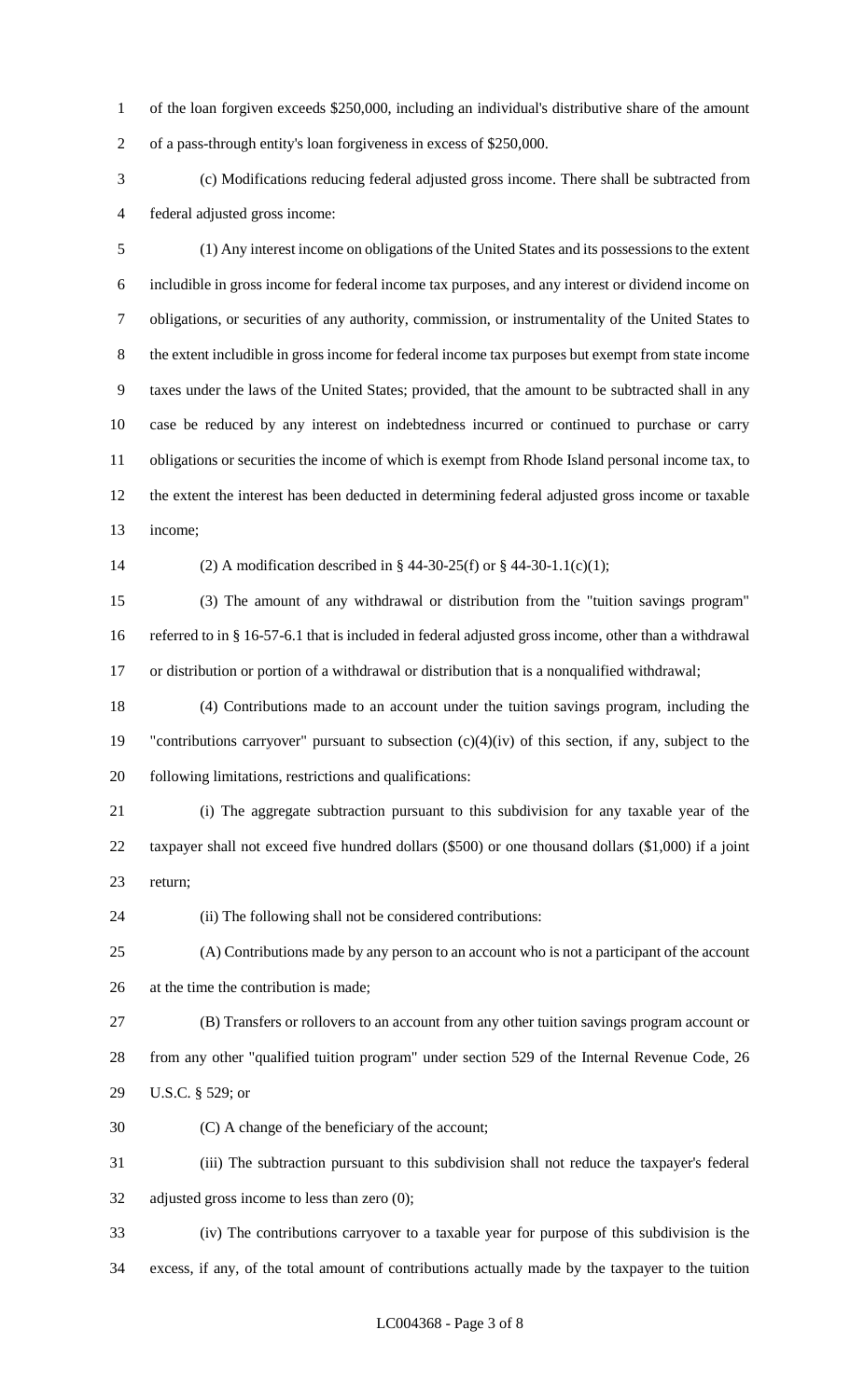- savings program for all preceding taxable years for which this subsection is effective over the sum
- of:
- (A) The total of the subtractions under this subdivision allowable to the taxpayer for all such preceding taxable years; and

 (B) That part of any remaining contribution carryover at the end of the taxable year which exceeds the amount of any nonqualified withdrawals during the year and the prior two (2) taxable years not included in the addition provided for in this subdivision for those years. Any such part shall be disregarded in computing the contributions carryover for any subsequent taxable year;

 (v) For any taxable year for which a contributions carryover is applicable, the taxpayer shall include a computation of the carryover with the taxpayer's Rhode Island personal income tax return for that year, and if for any taxable year on which the carryover is based the taxpayer filed a 12 joint Rhode Island personal income tax return but filed a return on a basis other than jointly for a subsequent taxable year, the computation shall reflect how the carryover is being allocated between the prior joint filers;

15 (5) The modification described in  $\S$  44-30-25.1(d)(1);

 (6) Amounts deemed taxable income to the taxpayer due to payment or provision of insurance benefits to a dependent, including a domestic partner pursuant to chapter 12 of title 36 or other coverage plan;

(7) Modification for organ transplantation.

 (i) An individual may subtract up to ten thousand dollars (\$10,000) from federal adjusted gross income if he or she, while living, donates one or more of his or her human organs to another human being for human organ transplantation, except that for purposes of this subsection, "human organ" means all or part of a liver, pancreas, kidney, intestine, lung, or bone marrow. A subtract modification that is claimed hereunder may be claimed in the taxable year in which the human organ transplantation occurs.

 (ii) An individual may claim that subtract modification hereunder only once, and the subtract modification may be claimed for only the following unreimbursed expenses that are incurred by the claimant and related to the claimant's organ donation:

- (A) Travel expenses.
- (B) Lodging expenses.

(C) Lost wages.

- (iii) The subtract modification hereunder may not be claimed by a part-time resident or a nonresident of this state;
- (8) Modification for taxable Social Security income.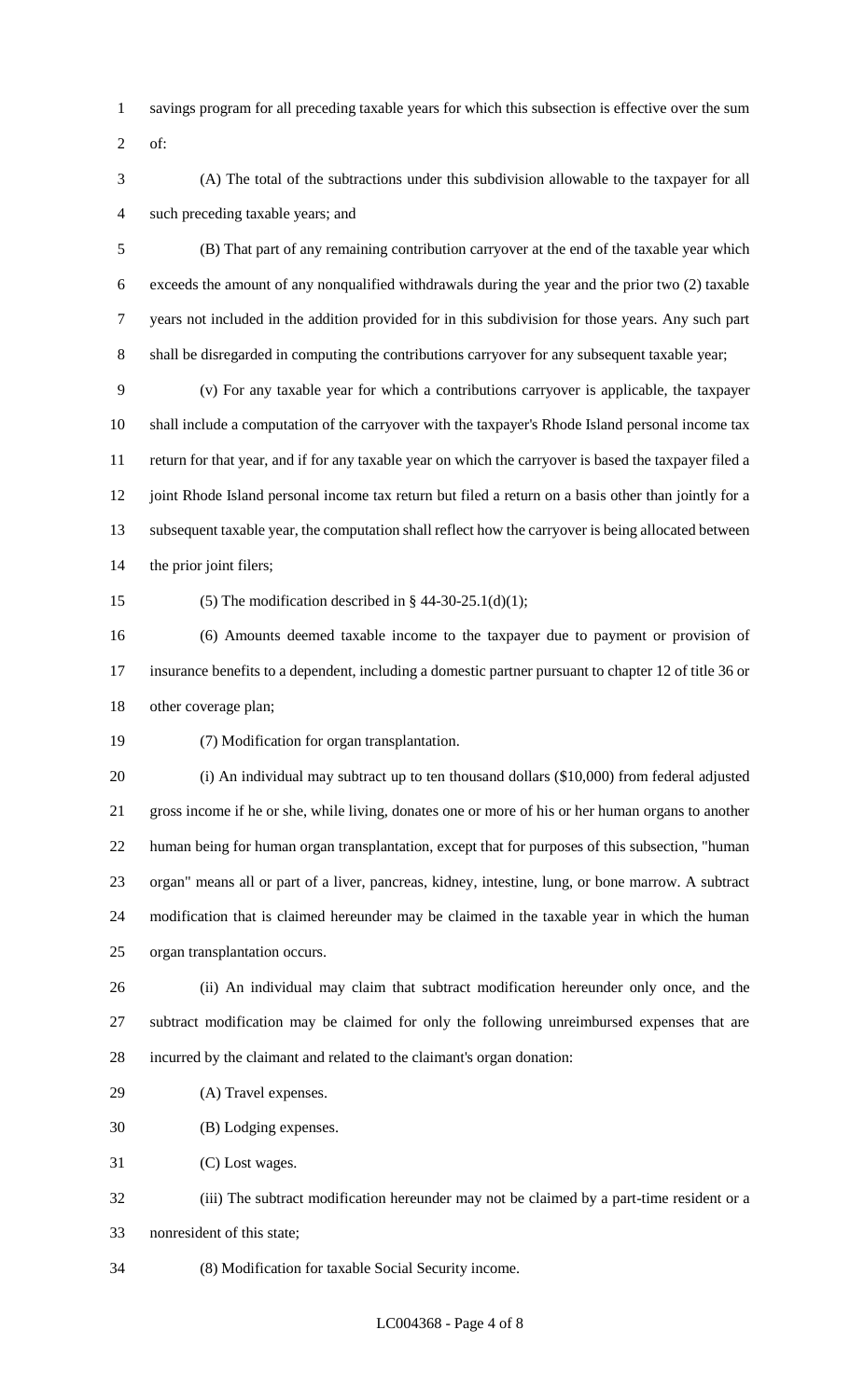(i) For tax years beginning on or after January 1, 2016:

 (A) For a person who has attained the age used for calculating full or unreduced social security retirement benefits who files a return as an unmarried individual, head of household, or married filing separate whose federal adjusted gross income for the taxable year is less than eighty thousand dollars (\$80,000); or

 (B) A married individual filing jointly or individual filing qualifying widow(er) who has attained the age used for calculating full or unreduced social security retirement benefits whose joint federal adjusted gross income for the taxable year is less than one hundred thousand dollars (\$100,000), an amount equal to the social security benefits includible in federal adjusted gross income.

 (ii) Adjustment for inflation. The dollar amount contained in subsections (c)(8)(i)(A) and (c)(8)(i)(B) of this section shall be increased annually by an amount equal to:

13 (A) Such dollar amount contained in subsections  $(c)(8)(i)(A)$  and  $(c)(8)(i)(B)$  of this section adjusted for inflation using a base tax year of 2000, multiplied by;

(B) The cost-of-living adjustment with a base year of 2000.

 (iii) For the purposes of this section the cost-of-living adjustment for any calendar year is 17 the percentage (if any) by which the consumer price index for the preceding calendar year exceeds the consumer price index for the base year. The consumer price index for any calendar year is the average of the consumer price index as of the close of the twelve-month (12) period ending on August 31, of such calendar year.

 (iv) For the purpose of this section the term "consumer price index" means the last consumer price index for all urban consumers published by the department of labor. For the purpose of this section the revision of the consumer price index which is most consistent with the consumer price index for calendar year 1986 shall be used.

 (v) If any increase determined under this section is not a multiple of fifty dollars (\$50.00), such increase shall be rounded to the next lower multiple of fifty dollars (\$50.00). In the case of a married individual filing separate return, if any increase determined under this section is not a multiple of twenty-five dollars (\$25.00), such increase shall be rounded to the next lower multiple of twenty-five dollars (\$25.00);

 (9) Modification for up to fifteen thousand dollars (\$15,000) of taxable retirement income from certain pension plans or annuities.

 (i) For tax years beginning on or after January 1, 2017, a modification shall be allowed for up to fifteen thousand dollars (\$15,000) of taxable pension and/or annuity income that is included in federal adjusted gross income for the taxable year: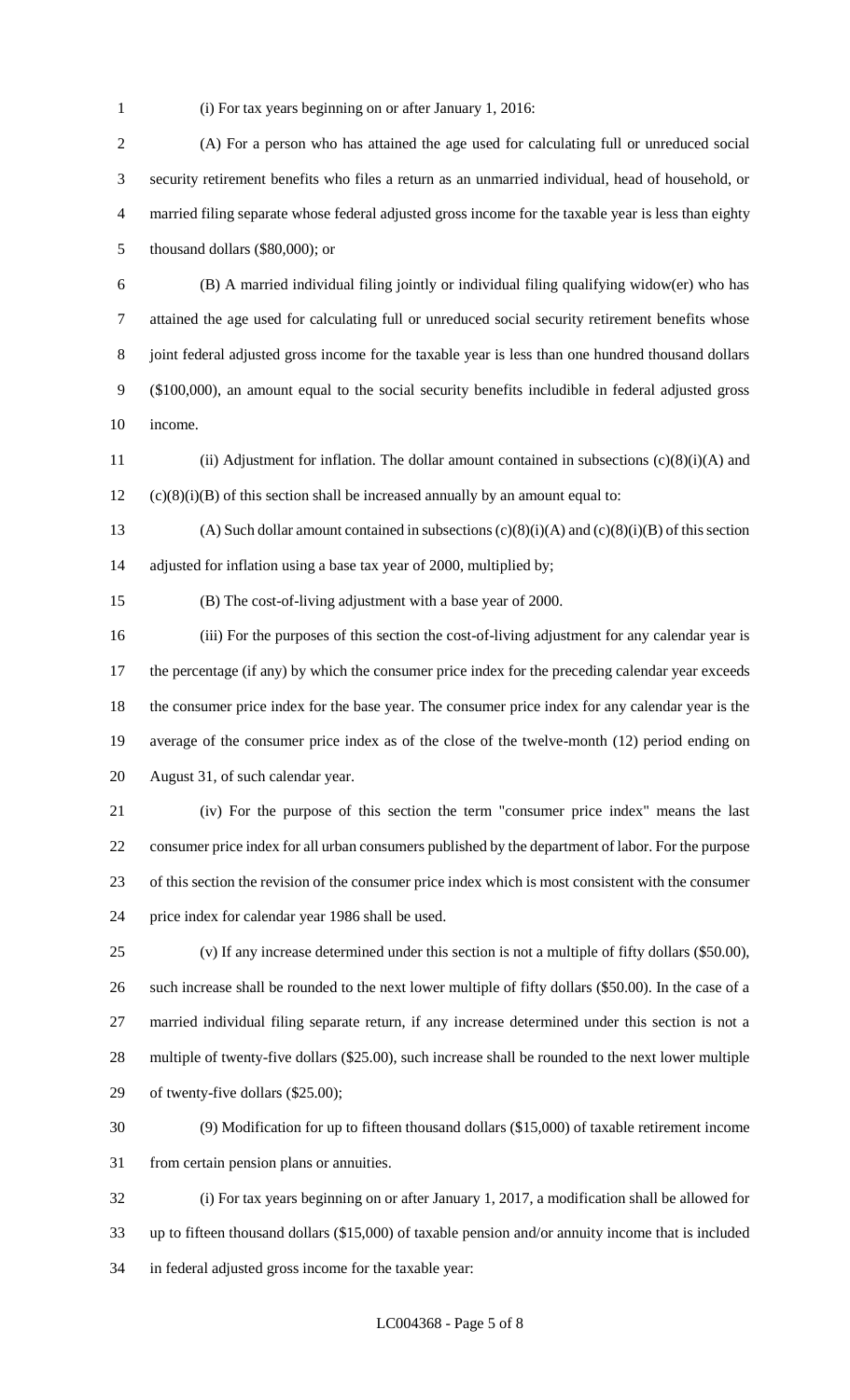(A) For a person who has attained the age used for calculating full or unreduced social security retirement benefits who files a return as an unmarried individual, head of household, or married filing separate whose federal adjusted gross income for such taxable year is less than the 4 amount used for the modification contained in subsection  $(c)(8)(i)(A)$  of this section an amount not to exceed \$15,000 of taxable pension and/or annuity income includible in federal adjusted gross income; or

 (B) For a married individual filing jointly or individual filing qualifying widow(er) who has attained the age used for calculating full or unreduced social security retirement benefits whose joint federal adjusted gross income for such taxable year is less than the amount used for the 10 modification contained in subsection (c)(8)(i)(B) of this section an amount not to exceed \$15,000 of taxable pension and/or annuity income includible in federal adjusted gross income.

 (ii) Adjustment for inflation. The dollar amount contained by reference in subsections 13 (c)(9)(i)(A) and (c)(9)(i)(B) of this section shall be increased annually for tax years beginning on or after January 1, 2018, by an amount equal to:

15 (A) Such dollar amount contained by reference in subsections  $(c)(9)(i)(A)$  and  $(c)(9)(i)(B)$ 16 of this section adjusted for inflation using a base tax year of 2000, multiplied by;

(B) The cost-of-living adjustment with a base year of 2000.

 (iii) For the purposes of this section, the cost-of-living adjustment for any calendar year is the percentage (if any) by which the consumer price index for the preceding calendar year exceeds the consumer price index for the base year. The consumer price index for any calendar year is the average of the consumer price index as of the close of the twelve-month (12) period ending on August 31, of such calendar year.

 (iv) For the purpose of this section, the term "consumer price index" means the last consumer price index for all urban consumers published by the department of labor. For the purpose of this section, the revision of the consumer price index which is most consistent with the consumer price index for calendar year 1986 shall be used.

 (v) If any increase determined under this section is not a multiple of fifty dollars (\$50.00), such increase shall be rounded to the next lower multiple of fifty dollars (\$50.00). In the case of a married individual filing a separate return, if any increase determined under this section is not a multiple of twenty-five dollars (\$25.00), such increase shall be rounded to the next lower multiple 31 of twenty-five dollars  $(\$25.00)$ ; and

 (10) Modification for Rhode Island investment in opportunity zones. For purposes of a taxpayer's state tax liability, in the case of any investment in a Rhode Island opportunity zone by the taxpayer for at least seven (7) years, a modification to income shall be allowed for the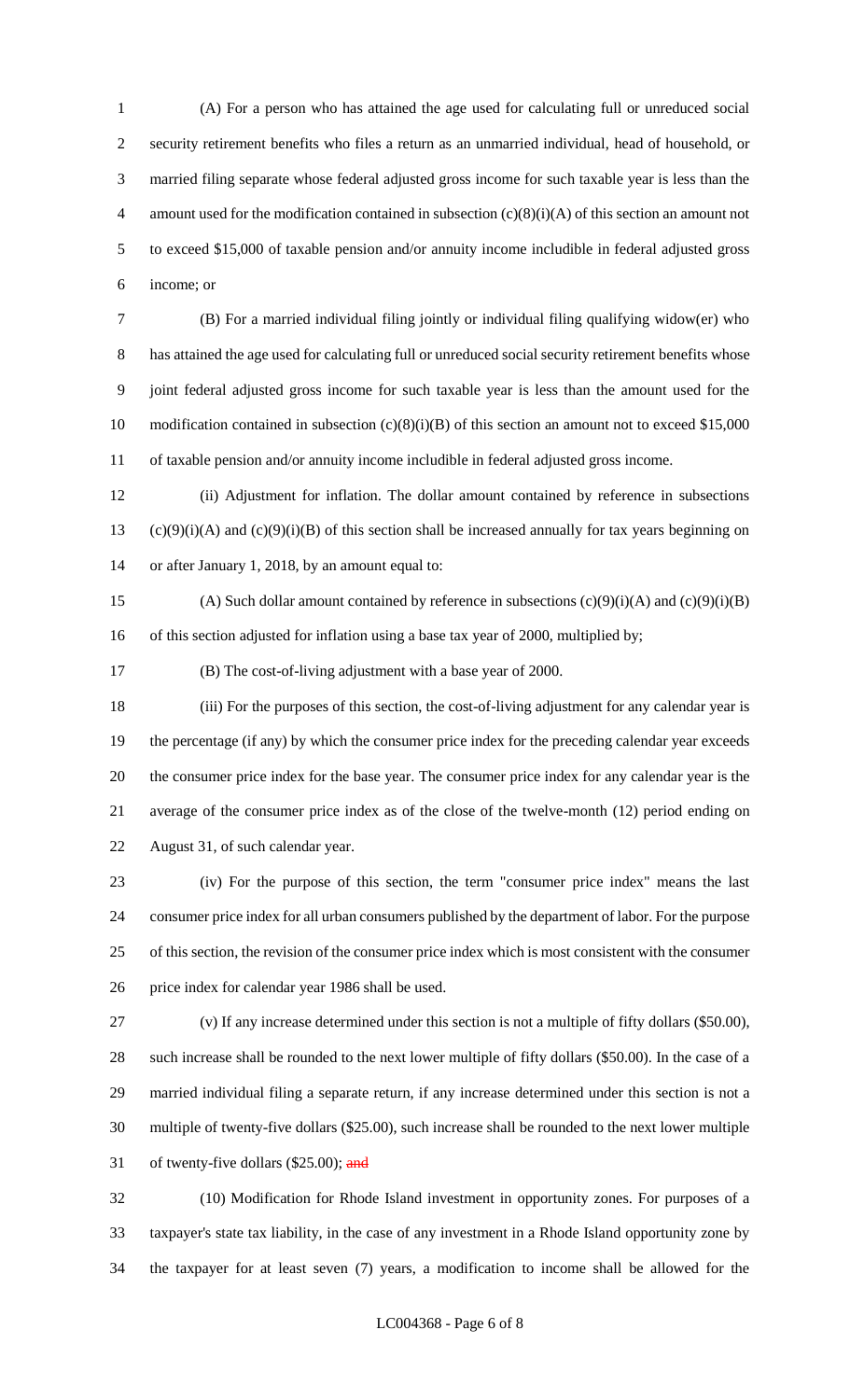- incremental difference between the benefit allowed under 26 U.S.C. § 1400Z-2(b)(2)(B)(iv) and
- 2 the federal benefit allowed under 26 U.S.C. § 1400Z-2(c); and
- (11) Modification for payment of interest on student loans. There shall be subtracted from
- federal adjusted gross income an amount equal to the payments of interest for the satisfaction of

outstanding student loans.

- (d) Modification for Rhode Island fiduciary adjustment. There shall be added to, or subtracted from, federal adjusted gross income (as the case may be) the taxpayer's share, as beneficiary of an estate or trust, of the Rhode Island fiduciary adjustment determined under § 44- 30-17.
- (e) Partners. The amounts of modifications required to be made under this section by a partner, which relate to items of income or deduction of a partnership, shall be determined under § 44-30-15.
- SECTION 2. This act shall take effect upon passage.

LC004368 ========

 $=$